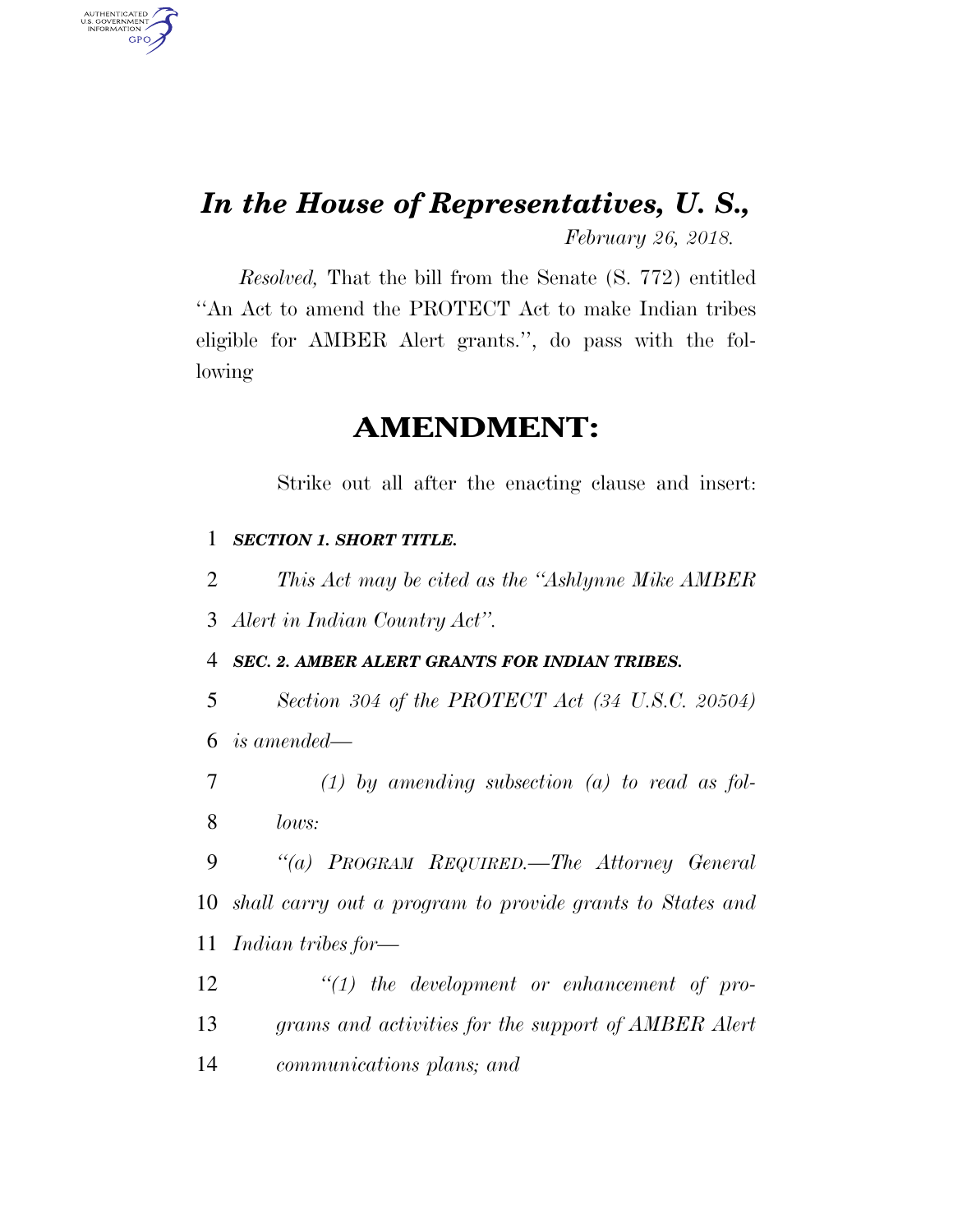| $\mathbf{1}$   | $\lq (2)$ the integration of tribal AMBER Alert sys-     |
|----------------|----------------------------------------------------------|
| $\overline{2}$ | tems into State AMBER Alert systems.";                   |
| 3              | $(2)$ in subsection $(b)$ —                              |
| $\overline{4}$ | $(A)$ in paragraph $(B)$ , by striking "and" at          |
| 5              | the end;                                                 |
| 6              | $(B)$ by redesignating paragraph $(4)$<br>as             |
| 7              | paragraph $(5)$ ; and                                    |
| 8              | $(C)$ by inserting after paragraph (3) the fol-          |
| 9              | lowing:                                                  |
| 10             | $\lq(4)$ the integration of State or regional AMBER      |
| 11             | Alert communication plans with an Indian tribe;          |
| 12             | $and$ ";                                                 |
| 13             | $(3)$ in subsection $(c)$ —                              |
| 14             | $(A)$ by striking "The Federal" and inserting            |
| 15             | <i>the following:</i>                                    |
| 16             | "(1) IN GENERAL.—Except as provided in para-             |
| 17             | graph $(2)$ , the Federal"; and                          |
| 18             | $(B)$ by adding at the end the following:                |
| 19             | "(2) WAIVER OF FEDERAL SHARE.—If the Attor-              |
| 20             | ney General determines that an Indian tribe does not     |
| 21             | have sufficient funds available to comply with the       |
| 22             | Federal share requirement under paragraph (1) for        |
| 23             | the cost of activities funded by a grant for the purpose |
| 24             | described in subsection $(b)(4)$ , the Attorney General  |
| 25             | may increase the Federal share of the costs for such     |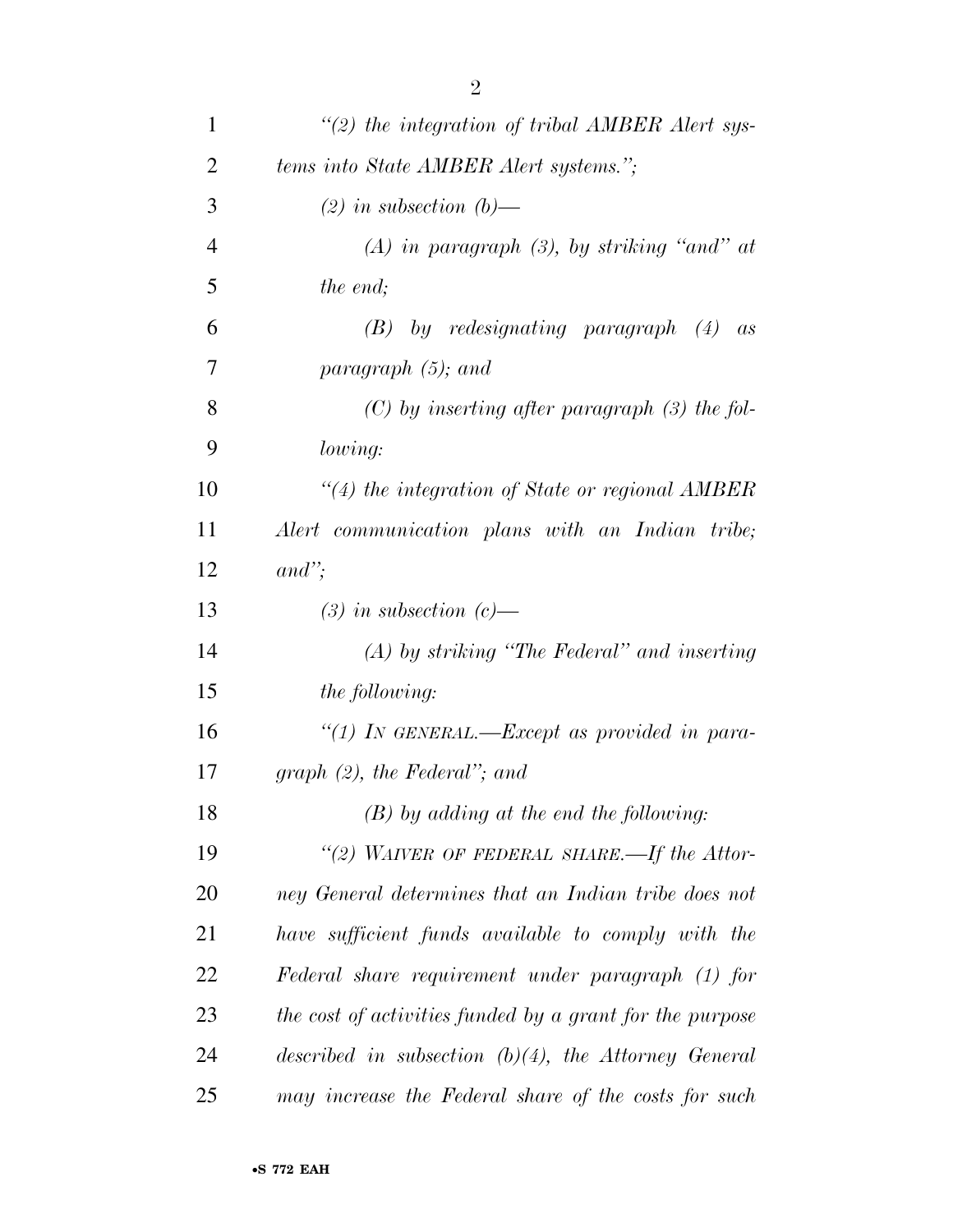| $\mathbf{1}$   | activities to the extent the Attorney General deter-        |
|----------------|-------------------------------------------------------------|
| $\overline{2}$ | mines necessary.";                                          |
| 3              | $(4)$ in subsection (e), by striking "for grants"           |
| $\overline{4}$ | under" and inserting "and standards to improve ac-          |
| 5              | countability and transparency for grants awarded            |
| 6              | $under$ ";                                                  |
| 7              | $(5)$ by redesignating subsection (f) as subsection         |
| 8              | (g);                                                        |
| 9              | $(6)$ by inserting after subsection (e) the following:      |
| 10             | "(f) DEFINITION OF INDIAN TRIBE.—In this section,           |
| 11             | the term 'Indian tribe' means a federally recognized Indian |
| 12             | tribe or a Native village, Regional Corporation, or Village |
| 13             | Corporation (as those terms are defined in section 3 of the |
| 14             | Alaska Native Claims Settlement Act (43 U.S.C. 1602)).";    |
| 15             | and                                                         |
| 16             | (7) in subsection (g)(1), as so redesignated—               |
| 17             | $(A)$ by striking "2004" each place it ap-                  |
| 18             | pears and inserting "2019"; and                             |
| 19             | (B) by striking "subsection $(b)(3)$ " and in-              |
| 20             | serting "paragraphs $(3)$ and $(4)$ of subsection           |
| 21             | $(b)$ ".                                                    |
| 22             | <b>SEC. 3. REPORT TO CONGRESS.</b>                          |
| 23             | Not later than 1 year after the date of enactment of        |
|                |                                                             |

 *this Act, the Attorney General shall submit a report evalu-ating the readiness, education, and training needs, techno-*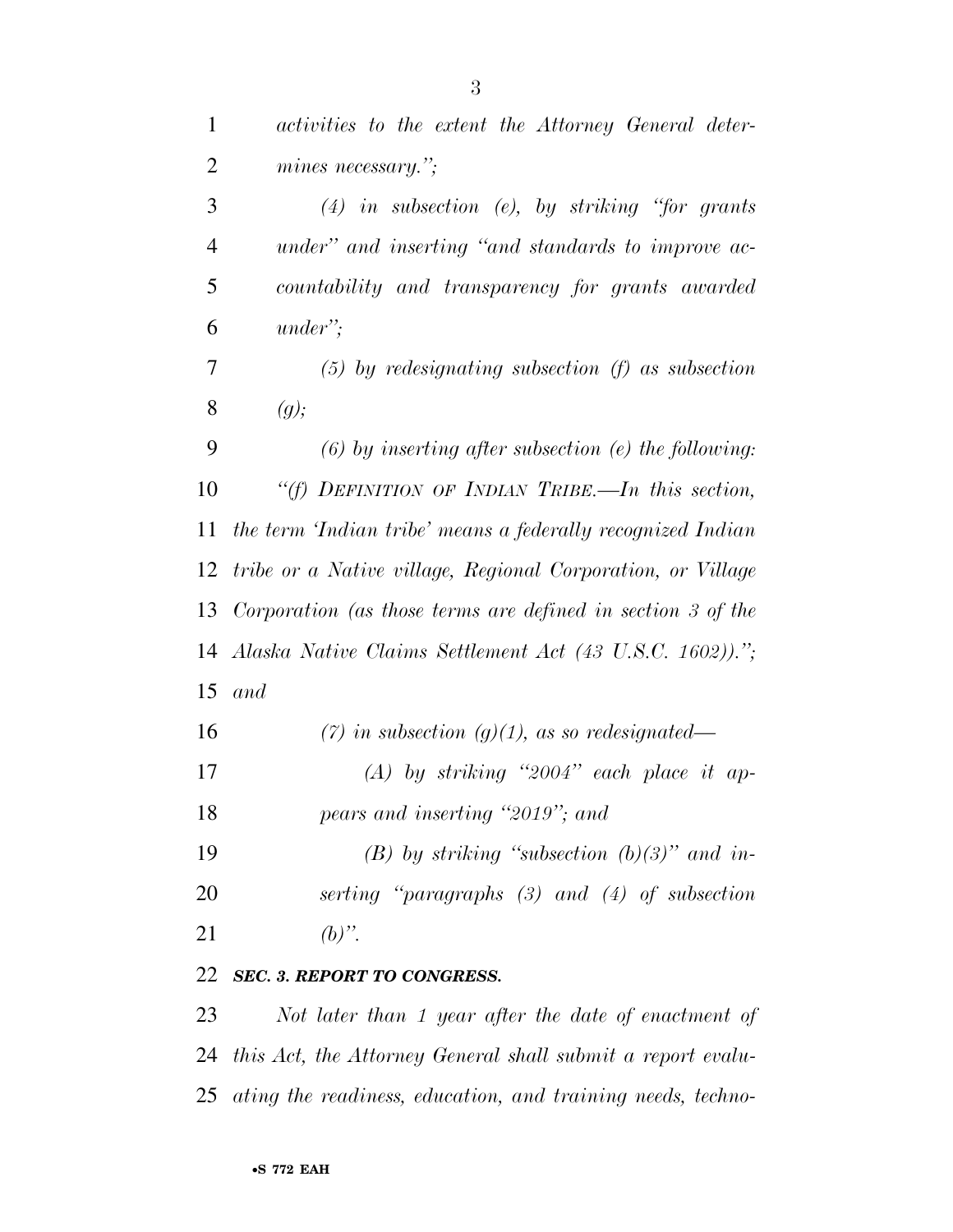|                | 1 logical challenges, and specific obstacles encountered by In- |
|----------------|-----------------------------------------------------------------|
|                | 2 dian tribes in the integration of State or regional AMBER     |
| 3              | Alert communication plans to-                                   |
| $\overline{4}$ | $(1)$ the Committee on Indian Affairs of the Sen-               |
| 5              | <i>ate</i> ;                                                    |
| 6              | $(2)$ the Committee on the Judiciary of the Sen-                |
| 7              | <i>ate</i> ;                                                    |
| 8              | (3) the Committee on Natural Resources of the                   |
| 9              | House of Representatives; and                                   |
| 10             | $(4)$ the Committee on the Judiciary of the House               |
| 11             | of Representatives.                                             |
|                | Attest:                                                         |

## *Clerk.*